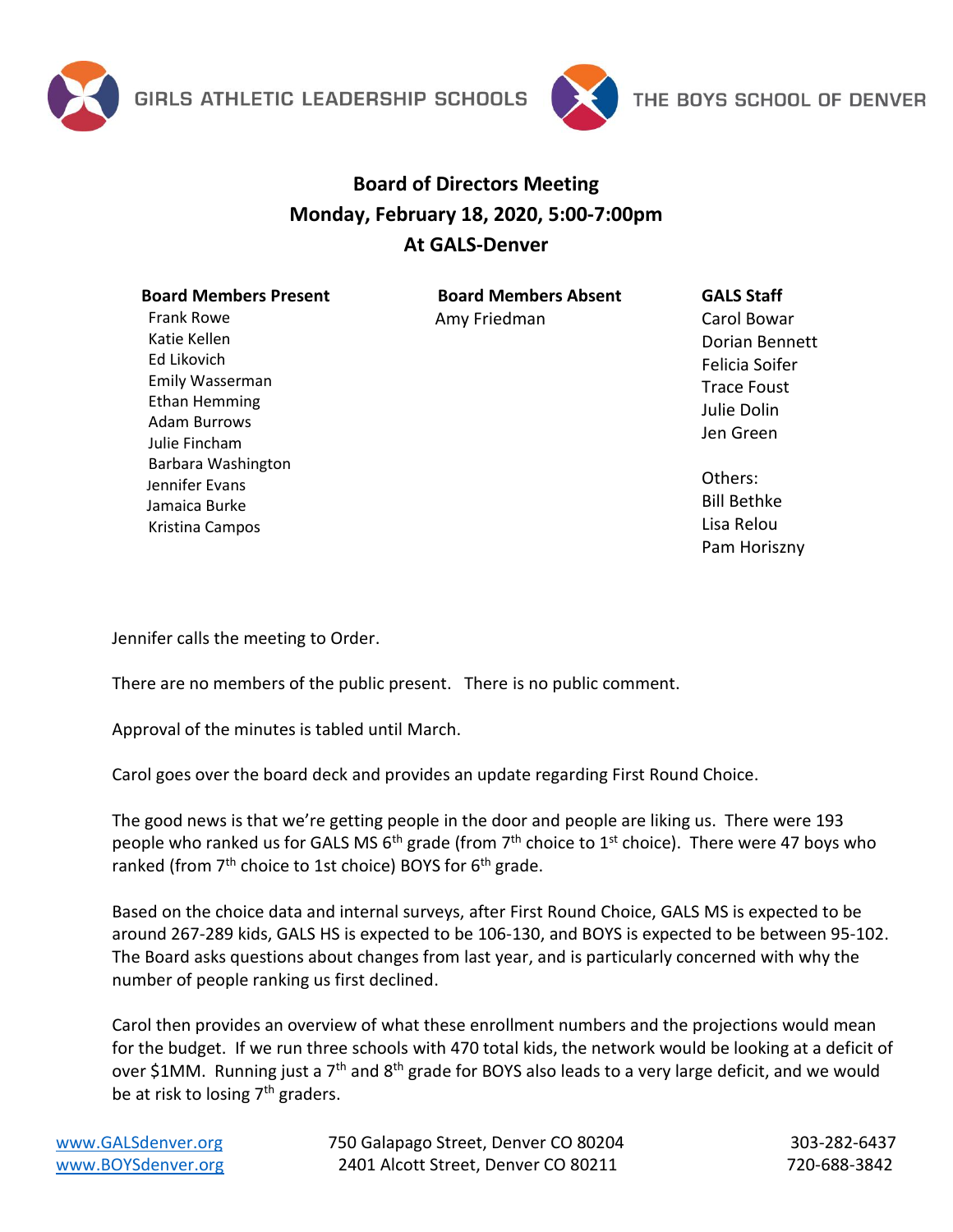

GIRLS ATHLETIC LEADERSHIP SCHOOLS



Carol, Jamaica, and Pam recap the finance committee's recent meeting and discussion regarding the forecasted deficit. Carol reminds the Board that we approved a balanced budget in December. In January, DPS notified GALS that it was increasing PERA by .5%. DPS also increased the daily rate for purchased services. This led to the network going from having a balanced budget to having a deficit of approximately \$100,000.

Carol summarizes the situation as follows: Running three schools with projected numbers would bankrupt the network. Even running just two schools, the network would be looking at deficits. She explains that the tension is that running GALS/BOYS model is expensive, *and* we are committed to running this model in the best way we can.

The discussion turns to whether to close the BOYS School at the end of the year. Ethan recaps the history of the Board's decision-making process and the Sustainability Committee's work, including discussion on the sustainability of the high school. Ethan acknowledges that BOYS is special and reminds the Board that this process has been going on for months. He also discusses the various challenges that BOYS has had over the years, including dropping enrollment, SPF results, facility, staff turnover, and the needed reset this year to get us on track.

The discussion is then opened up to everyone to comment.

Felicia raises the issue that there are no BOYS parents on the Board (besides Carol). Other echo this concern. Jennifer reminds the board that Melisa, the BOYS representative resigned last month for personal reasons; and there has not been time to replace her.

Julie Dolin asks about the possibility of housing BOYS 7<sup>th</sup> and 8<sup>th</sup> at GALS. Carol explains that this was something that we considered and explored.

Trace notes that she was encouraged by the late conversations she has had with families; that there are families who appreciate the BOYS model. There is still enrollment concern. Discussion occurs around the fact that we cannot look at enrollment in a vacuum; and must consider other factors as well (facility, academic performance, classroom management, leadership), and the dramatic increase in numbers across all schools that would be needed for financial stability.

There is also a discussion about staff's incredible commitment and the "magic" at the BOYS school. The building is full of committed staff who deserve to be commended and the BOYS community is strong and devoted to the school.

Every member of the Board and every person in the room is given an opportunity to speak and voice their opinion. Discussion on waiting for a vote until later in the year would put staff and families at a large disadvantage for finding new schools, they would miss the choice window and hiring window.

[www.GALSdenver.org](http://www.galsdenver.org/) **750 Galapago Street, Denver CO 80204** 303-282-6437 [www.BOYSdenver.org](http://www.boysdenver.org/) 2401 Alcott Street, Denver CO 80211 720-688-3842